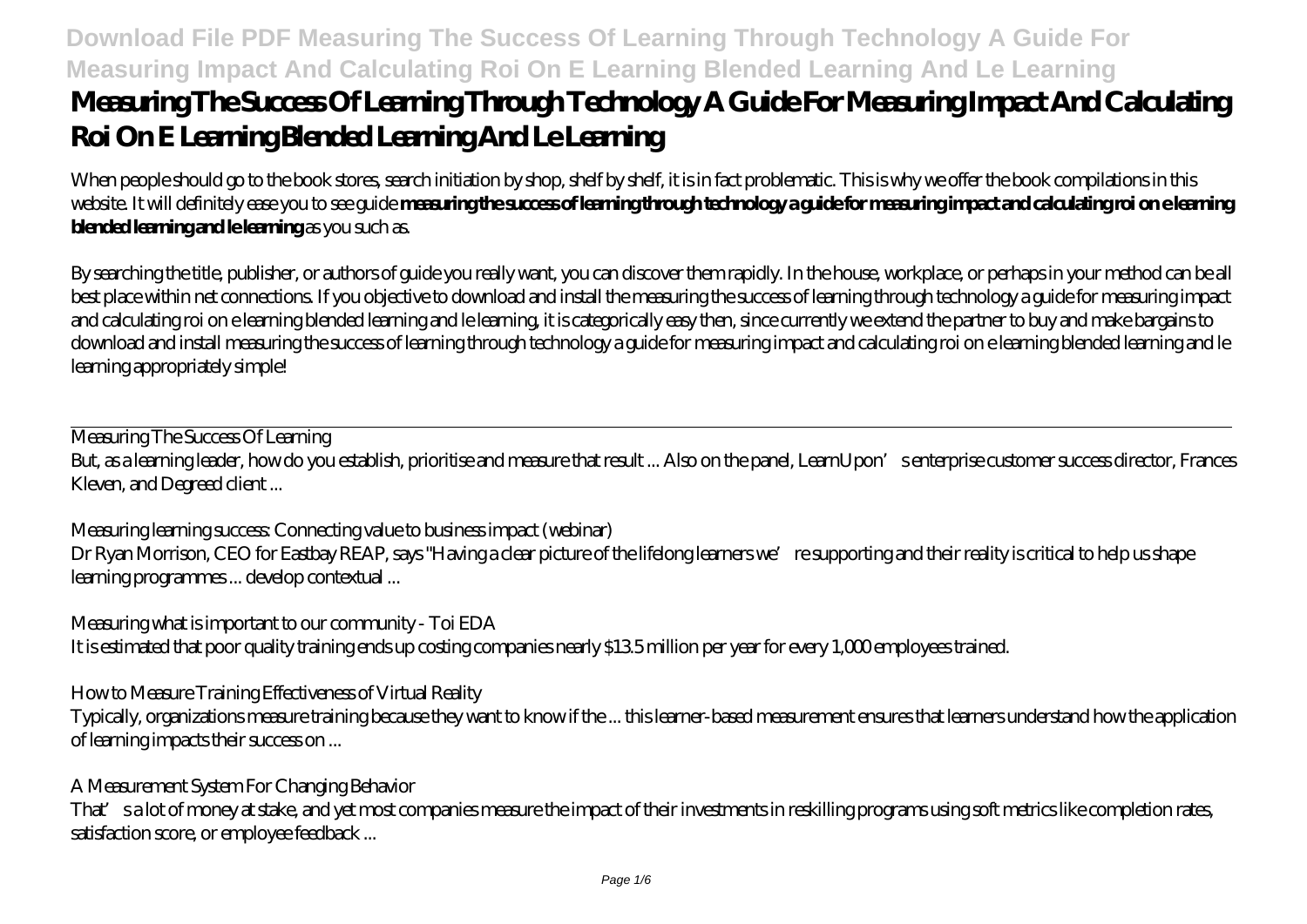#### Make Sure Your Company's Reskilling Efforts Pay Off

Perspecta is proud to announce and welcome David Lamitina, Ph.D., to its growing product team. Lamitina will join the company as a new ...

#### Expert Data Scientist David Lamitina, PhD, Joins Perspecta

If we have learned one thing from the COVID-19 pandemic, it' sthat a one-size-fits-all approach to education doesn't cut it. While many students struggled with the transition from in-person learning ...

Analysis: Digital learning is here to stay. Now, give non-traditional online schools the funding to meet their students' needs In a recent tweet, Randi Weingarten, president of the American Federation of Teachers, asserted: "Standardized testing doesn't help kids learn, and it doesn't help teachers teach." Instead, she argued ...

Canceling Standardized Testing Does a Disservice To Disadvantaged Students | Opinion In the department Pedagogy & IT Practice, we'll show you innovative ways that IT staffs are working to encourage student participation and learning around technology ... but also on how to measure, ...

How to Measure IT Success on Campus

Scientists have published a global study on the effectiveness of protected areas in preventing deforestation. The study explored the success of country-level protected areas at reducing forest loss, ...

Global study reveals effectiveness of protected forests

IQ is often hailed as a crucial driver of success, particularly in fields such as science ... It is essentially about learning to learn and being able to be flexible about the way you learn. This ...

IQ tests can't measure it, but 'cognitive flexibility' is key to learning and creativity

How many connections were made per booth? How many 'call to action' clicks were made and at which booths? By learning the data behind these questions, event organizers will be able to partner with ...

5 Key Metrics to Help Measure the Success of Your Event's Attendee Engagement East Texas school district officials are noticing learning gaps, especially among online learners, after statewide test results were recently released.

East Texas school leaders react to STAAR test results, possible COVID-19-related learning gaps Leaders in logistics are investing in data science disciplines to make smarter decisions and accelerate business goals.

Logistics Decision-Making Backed by Data Science: 4 Keys to Success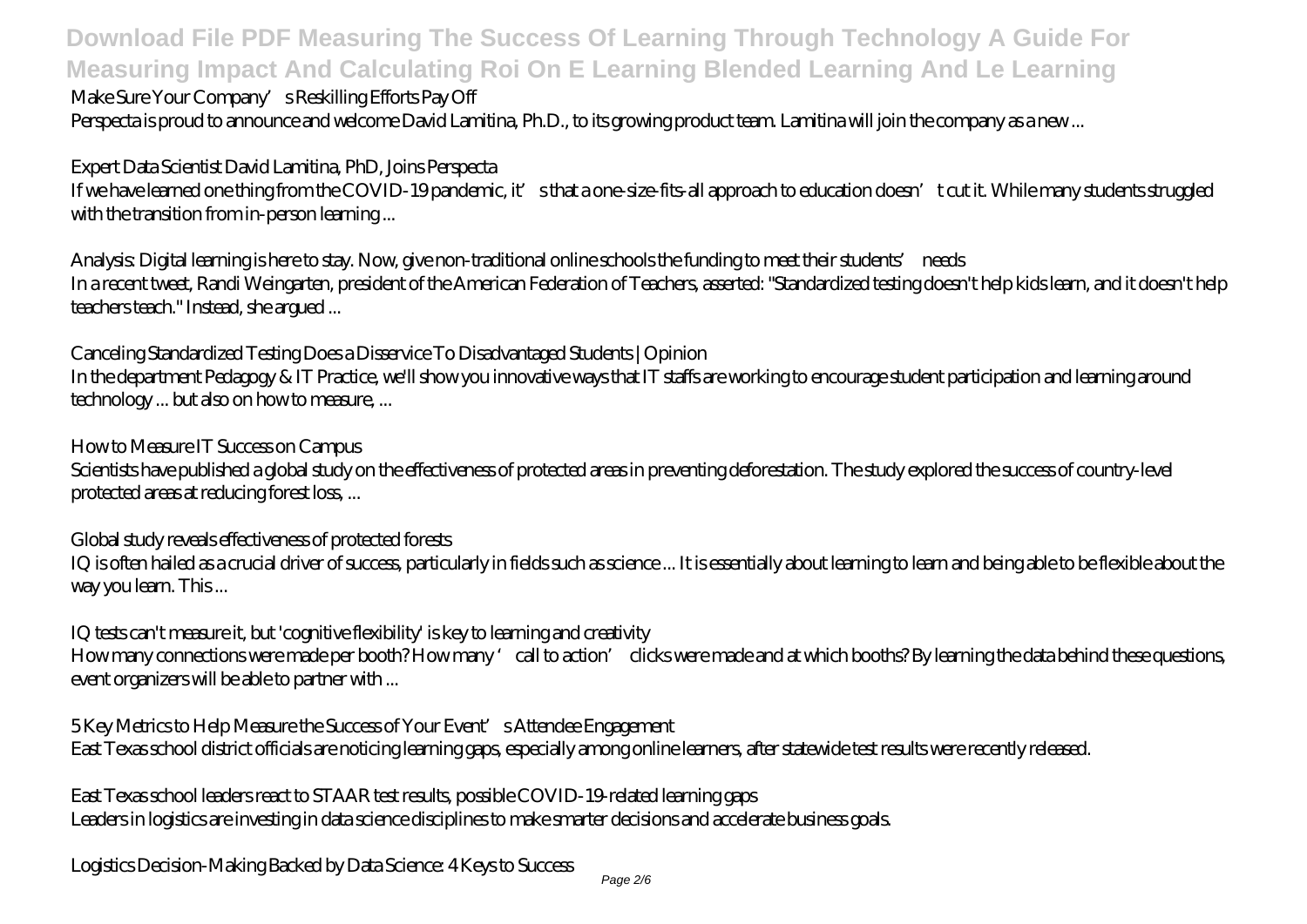Exhibition stand designers Envisage Associates has launched a new business after seeing work come to a complete standstill during the pandemic. The Stoke-on-Trent business – which specialises in ...

Display solutions suppliers envisage success with launch of Little Bugs Co

The University of Cambridge and Nanyang Technological University Centre for Lifelong Learning and Individualised ... IQ is often hailed as a crucial driver of success, particularly in fields ...

IQ tests can't measure it, but 'cognitive flexibility' is key to learning and creativity Cambridge (UK), Jun 24 (The Conversation) IQ is often hailed as a crucial driver of success, particularly ... It is essentially about learning to learn and being able to be flexible about the ...

IQ tests can't measure it, but 'cognitive flexibility' is key to learning and creativity IQ is often hailed as a crucial driver of success, particularly in fields such ... It is essentially about learning to learn and being able to be flexible about the way you learn.

Learn to measure the results of your technology-based learning programs with this step-by-step guide. Few would dispute the convenience, cost, and efficiency of learning through technology. Whether e-learning, blended learning, or mobile learning, it's usually just in time, just enough, and just for the user. The challenge with e-learning lies in proving its value and showing the results. The cost savings and the outcome of the learning program must be considered to determine the true value of these programs. Renowned ROI experts Jack and Patti Phillips have joined with Tamar Elkeles, the chief learning officer for Qualcomm, to provide this guide for measuring the success of e-learning programs. By following the steps prescribed in this book, designers and developers can significantly affect the success of e-learning at the application and impact levels, ultimately making the ROI easy to develop. Part I of the book outlines the steps that make up the logical approach to evaluation using the ROI Methodology. Part II describes how the methodology has been applied in real-life case studies. These studies represent a variety of industries and applications and are written by experienced professionals in the field of learning and development.

*Measuring the Success of Coaching: A Step-by-Step Guide for Measuring Impact and Calculating ROI* provides an approach for objectively measuring success in coaching, allowing you to develop effective and efficient coaching programs and to demonstrate the return on investment of these programs. Part I of Measuring the Success of Coaching explains the concept of return on investment (ROI) in personnel coaching programs and how to measure it accurately. Part II consists of relevant, highly detailed case studies that show "evaluation in action," demonstrating how actual organisations have implemented coaching programs and effectively measured the ROI of those programs.

Learn to measure the results of your technology-based learning programs with this step-by-step guide. Few would dispute the convenience, cost, and efficiency of learning through technology. Whether e-learning, blended learning, or mobile learning, it's usually just in time, just enough, and just for the user. The challenge Page 3/6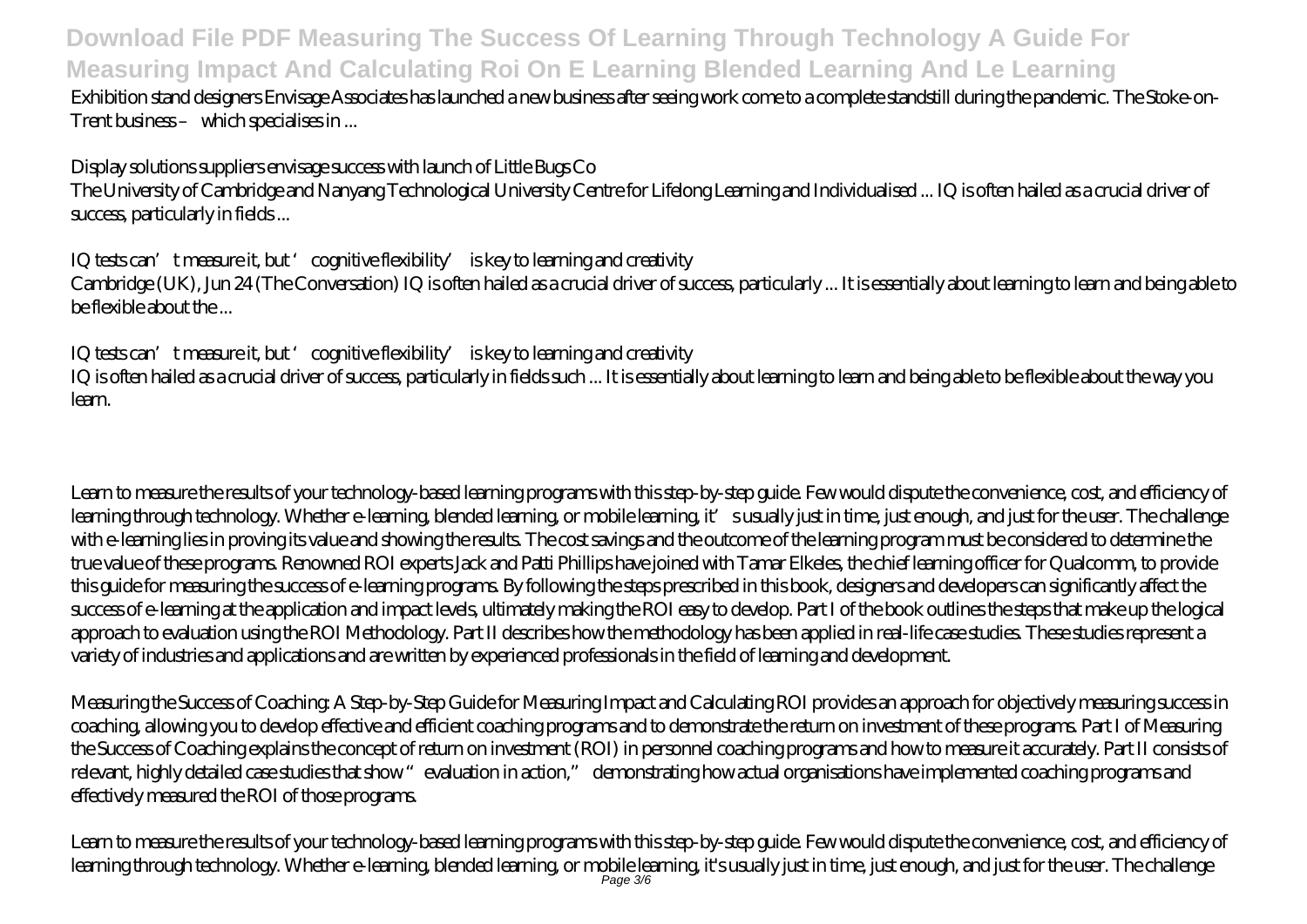with e-learning lies in proving its value and showing the results. The cost savings and the outcome of the learning program must be considered to determine the true value of these programs. Renowned ROI experts Jack and Patti Phillips have joined with Tamar Elkeles, the chief learning officer for Qualcomm, to provide this guide for measuring the success of e-learning programs. By following the steps prescribed in this book, designers and developers can significantly affect the success of e-learning at the application and impact levels, ultimately making the ROI easy to develop. Part I of the book outlines the steps that make up the logical approach to evaluation using the ROI Methodology. Part II describes how the methodology has been applied in real-life case studies. These studies represent a variety of industries and applications and are written by experienced professionals in the field of learning and development.

Simple in concept, far-reaching in implementation, Curriculum-Based Measurement (CBM) was developed in the 1980s as an efficient way to assess the progress of struggling students, including those with disabilities. Today, there are few areas of special education policy and practice that have not been influenced by CBM progress monitoring. The impact of CBM is reflected in recent education reforms that emphasize improvements in assessment and data-based decision making. Gathering an international group of leading researchers and practitioners, A Measure of Success provides a comprehensive picture of the past, present, and possible future of CBM progress monitoring. The book will be instrumental for researchers and practitioners in both general and special education, particularly those involved in the rapidly growing Response to Intervention (RTI) approach, an approach used to determine the performance and placement of students with learning difficulties. A Measure of Success presents a nuanced examination of CBM progress monitoring in reading, math, and content-area learning to assess students at all levels, from early childhood to secondary school, and with a wide range of abilities, from high- and low-incidence disabilities to no disabilities. This study also evaluates how the approach has affected instructional practices, teacher training, psychology and school psychology, educational policy, and research in the United States and beyond. Timely and unique, this volume will interest anyone in education who wants to harness the potential advantage of progress monitoring to improve outcomes for students. Contributors: Laurence Bergeron; Lionel A. Blatchley; Renee Bradley; Mary T. Brownell, U of Florida; Todd W. Busch, U of St. Thomas; Heather M. Campbell, St. Olaf College; Ann Casey; Theodore J. Christ, U of Minnesota; Kelli D. Cummings, U of Oregon; Eric Dion, U du Québec à Montréal; Isabelle Dubé, U du Québec à Montréal; Hank Fien, U of Oregon; Anne Foegen, Iowa State U; Douglas Fuchs, Vanderbilt U; Lynn S. Fuchs, Vanderbilt U; Gary Germann; Kim Gibbons; Roland H. Good III, U of Oregon; Anne W. Graves, San Diego State U; John L. Hosp, U of Iowa; Michelle K. Hosp; Joseph R. Jenkins, U of Washington; Ruth A. Kaminski; Panayiota Kendeou, Neapolis U Pafos, Cyprus; Dong-il Kim, Seoul National U, South Korea; Amanda Kloo, U of Pittsburgh; Danika Landry, U du Québec à Montréal; Erica Lembke, U of Missouri; Francis E. Lentz Jr., U of Cincinnati; Sylvia Linan-Thompson, U of Texas at Austin; Charles D. Machesky; Doug Marston; James L. McLeskey, U of Florida; Timothy C. Papadopoulos, U of Cyprus; Kelly A. Powell-Smith; Greg Roberts, U of Texas at Austin; Margaret J. Robinson; Steven L. Robinson, Minnesota State U, Mankato; Catherine Roux, U du Québec à Montré al; Barbara J. Scierka; Edward S. Shapiro, Lehigh U; Jongho Shin, Seoul National U, South Korea; Mark R. Shinn, National Louis U; James G. Shriner, U of Illinois, Urbana-Champaign; Paul T. Sindelar, U of Florida; Deborah L. Speece, U of Maryland; Pamela M. Stecker, Clemson U; Martha L. Thurlow, U of Minnesota; RenátaTichá, U of Minnesota; Gerald Tindal, U of Oregon; Paul van den Broek, Leiden U, the Netherlands; Sharon Vaughn, U of Texas at Austin; Dana L. Wagner, Augsburg College; Teri Wallace, Minnesota State U, Mankato; Jeanne Wanzek, Florida State U; Mary Jane White, U of Minnesota; Mitchell L. Yell, U of South Carolina; Naomi Zigmond, U of Pittsburgh.

A Step-by-Step Guide to Showing the Value of Soft Skill Programs As organizations rise to meet the challenges of technological innovation, globalization, changing customer needs and perspectives, demographic shifts, and new work arrangements, their mastery of soft skills will likely be the defining difference between thriving and merely surviving. Yet few executives champion the expenditure of resources to develop these critical skills. Why is that and what can be done Page 4/6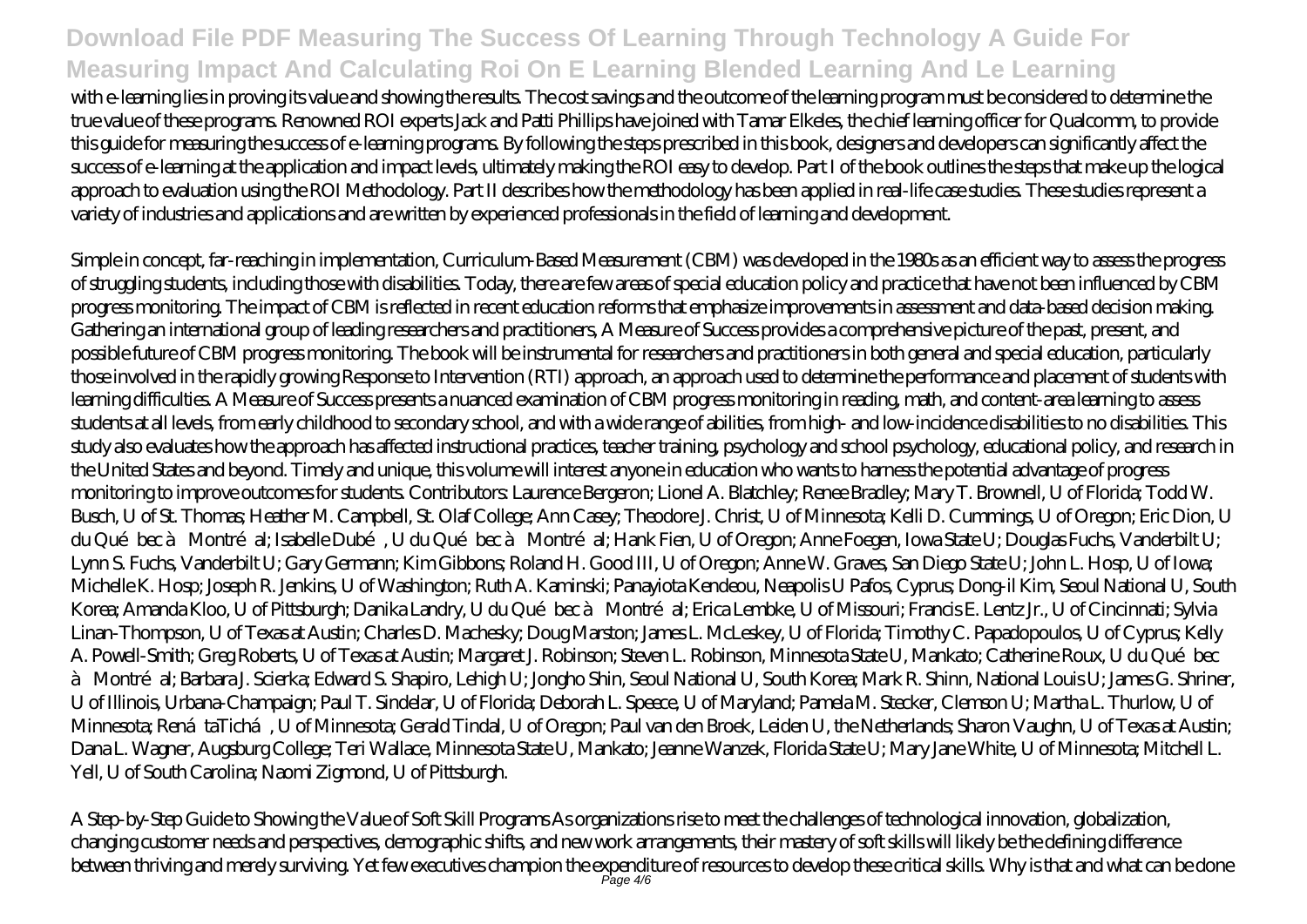to change this thinking? For years, managers convinced executives that soft skills could not be measured and that the value of these programs should be taken on faith. Executives no longer buy that argument but demand the same financial impact and accountability from these functions as they do from all other areas of the organization. In Proving the Value of Soft Skills, measurement and evaluation experts Patti Phillips, Jack Phillips, and Rebecca Ray contend that efforts can and should be made to demonstrate the effect of soft skills. They also claim that a proven methodology exists to help practitioners articulate those effects so that stakeholders' hearts and minds are shifted toward securing support for future efforts. This book reveals how to use the ROI Methodology to clearly show the impact and ROI of soft skills programs. The authors guide readers through an easy-to-apply process that includes • business alignment • design evaluation • data collection • isolation of the program effects • cost capture • ROI calculations • results communication. Use this book to align your programs with organizational strategy, justify or enhance budgets, and build productive business partnerships. Included are job aids, sample plans, and detailed case studies.

Active blended learning (ABL) is a pedagogical approach that combines sensemaking activities with focused interactions in appropriate learning settings. ABL has become a great learning tool as it is easily accessible online, with digitally rich environments, close peer and tutor interactions, and accommodations per individual learner needs. It encompasses a variety of concepts, methods, and techniques, such as collaborative learning, experiential learning, problem-based learning, teambased learning, and flipped classrooms. ABL is a tool used by educators to develop learner autonomy, engaging students in knowledge construction, reflection, and critique. In the current educational climate, there is a strong case for the implementation of ABL. Cases on Active Blended Learning in Higher Education explores strategies and methods to implement ABL in higher education. It will provide insights into teaching practice by describing the experiences and reflections of academics from around the world. The chapters analyze enablers, barriers to engagement, outcomes, implications, and recommendations to benefit from ABL in different contexts, as well as associated concepts and models. While highlighting topics such as personalized university courses, remote service learning, teambased learning, and universal design, this book is ideal for in-service and preservice teachers, administrators, instructional designers, teacher educators, practitioners, researchers, academicians, and students interested in pedagogical approaches aligned to ABL and how this works in higher education institutions.

Measuring What Matters reveals what learning metrics have business meaning to CEO's and other top tier leaders' in some of the most recognizable companies in the world including Walgreens, Microsoft, Dell, Federal Express.

Measuring the Success of Sales Training provides a framework of how to measure ROI in sales training and discusses the principles behind The Phillips ROI Methodology. The second half of the book delivers a broad array of case studies from many different disciplines from all over the world. These case studies will be ideal for anyone involved in the design, development, implementation, facilitation, or support of sales training and development programs. These studies show how these programs can be evaluated, pinpointing specific success factors along the way.

Measuring the Success of Organizational Development: A Step-by-Step Guide for Measuring Impact and Calculating ROI, by Patricia Pulliam Phillips, Lizette Zuniga, and Jack J. Phillips, examines the strategic role of organizational development (OD), explains the reasons for measuring OD efforts, and proposes a framework for measuring effectiveness. Ultimately, OD practitioners will be able to determine how particular OD interventions correlate with business results; determine areas for investments, modifications, and cessation; justify budget allocations; and be more accountable for how money is spent within their Page 5/6